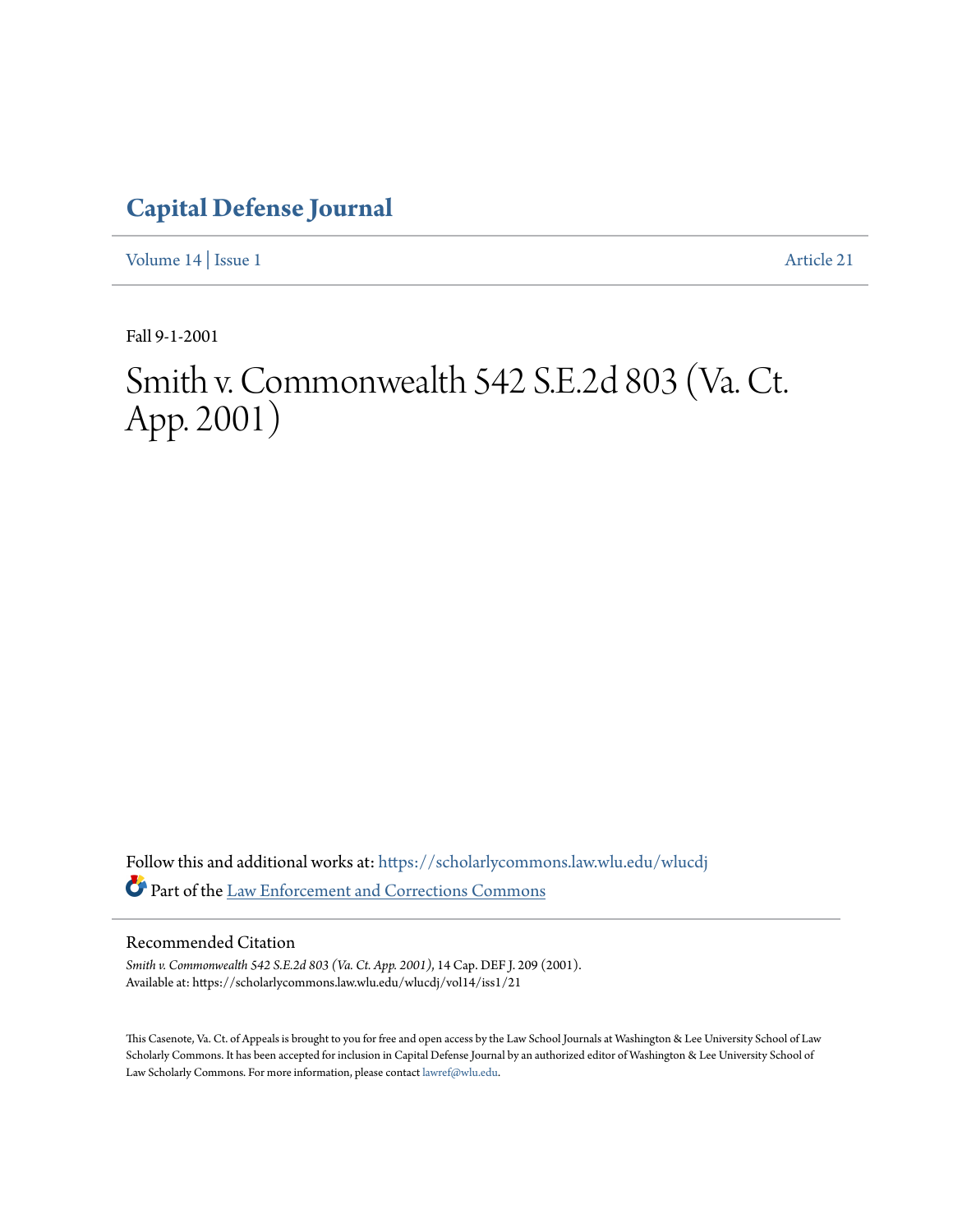### **Smith** v. Commonwealth 542 **S.E.2d 803** (Va. **Ct. App.** 2001)

#### *L. Fads*

On November20, 1994, TimothyFrazier ("Frazier") and appellant, Melvin Smith ("Smith"), went to a store in Richmond intending to **kill** Tyrone Reed ("Reed"). **The** killing was meant to be in retaliation for the earlier murder of appellant's friend, Michael Atkins. Frazier and Smith began firing their guns when they reached the store, killing two bystanders, Bruce Ross ("Ross") and Irvin Doughty ("Doughty"). Four months later, Smith told Frazier that he had shot and killed Kenneth "Randy" Smith ("Randy"). At trial, Smith testified that Kenneth Daniels ("Daniels") threatened to kill Smith for testifying against Daniels's brother in the Atkins murder trial. According to Smith's testimony, when Randy reached for Daniels's gun to shoot Smith, Smith shot Randyin selfdefense. On August **19, 1996,** over one year after Randy's murder, Smith told Frazier that he had shot and killed Warrick Ray ("Ray") in a rooming house in Richmond. According to the testimony of Kevin Roane, who witnessed the murder, Smith shot Raybecause Rayhad gone to Smith's grandmother's house.'

Smith was charged with the first degree murder of Ross and capital murder for the killing of Doughty in the same transaction as the killing of Ross.<sup>2</sup> Smith was also charged with first degree murder for the killing of Randy and capital murder for the killing of Ray within three years of the killing of Ross and/or Doughty and/or Randy. Smith was also charged with four counts of use of a firearm in the commission of murder. On September 24, **1999,** a jury found Smith not guilty of the murders of Ross and Doughty, and not guilty of the related firearm charges. The jury found Smith guiltyof the murder of Randy, the court declared a mistrial as to the murder of Ray and related firearm charge because the jurydeadlocked on those charges. Smith appealed his conviction for the murder of Randy, contending that the trial judge committed reversible error in denying Smith's motion to sever the murder charges.'

**<sup>1.</sup> Smith** v. Commonweakh, 542 **SE2d** 803,805 (Va. **Q.** App. 2001).

See VA. CODE ANN. § 18.2-31(7) (Michie Supp. 2001) (defining capital murder as "[t]he willful, deliberate, and premeditated killing of more than one person as a part of the same act or transaction").

**<sup>3.</sup>** Snith, 542 **S.E.2d** at 804.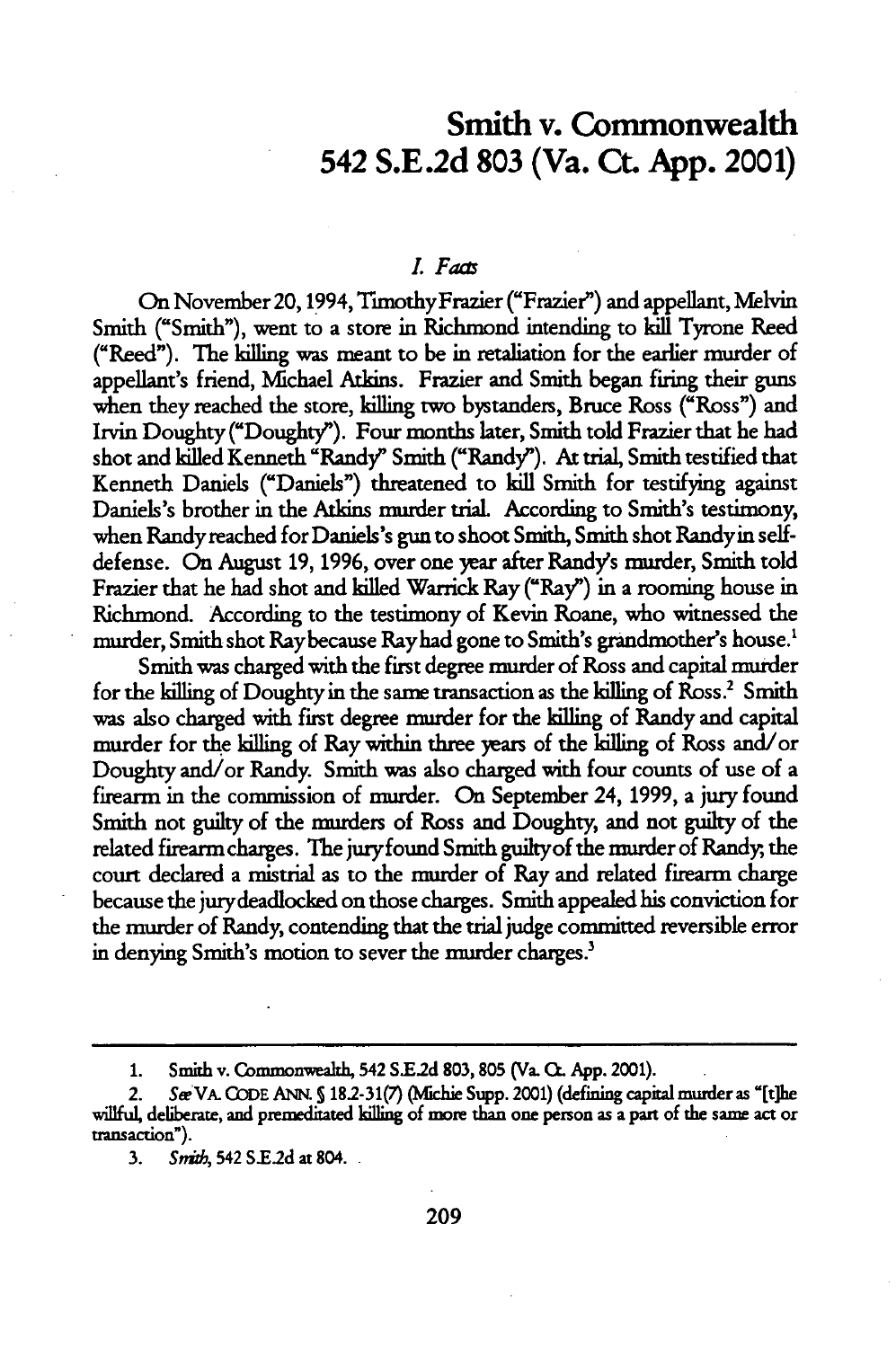#### **I. Hddig**

The Court of Appeals of Virginia held that the joinder of the four murder charges was improper, and reversed Smith's convictions forthe murder of Randy and the related firearm charge.<sup>4</sup>

#### *III. A nalysis / A pplication in Virginia*

Smith contended that the trial court erred in denying his motion to sever the four murder charges. He asserted that the four murders should not be tried together because theydid not emanate from the same act or transaction and were not part of a common plan or scheme.' The Commonwealth asserted that the four murders constituted a "common scheme or plan" because the murders were part of a "continuing feud between rival groups who were competing to distribute illegal drugs in the Richmond area."' **The** court found no evidence in the record to support this contention.<sup>7</sup> The Commonwealth also provided insufficient evidence to support its contention that the murders may have been gangrelated.<sup>8</sup> The only evidence regarding any gang-related conflict came from Frazier's testimony.' Frazier, who allegedlyparticipated in the Ross and Doughty murders, testified that there was some "general beef" between two gangs, and that he and some of his friends had shot some people from another "crew" in retaliation to a previous shooting.<sup>10</sup> However, the court decided that "Frazier's testimony [did] not establish... appellant's alleged association with either gang, nor did this testimony link any of the four murders to gang activity."<sup>11</sup> The court stated that "[t]o infer that appellant was part of a gang because Frazier may have belonged to one of the two gangs, and because Frazier and appellant comnitted the Ross and Doughty murders together, is unreasonable and insufficient to support a conclusion that appellant committed the four murders as part of a common scheme or plan."<sup>12</sup>

The Commonwealth also argued that all four murders were properlyjoined because Virginia Code Section 18.2-31(8) designates capital murder as "[the willful, deliberate, and premeditated killing of more than one person within a three-year period," and the capital charge for the Ray murder required proof of one of the three other nmurders."' The court rejected this argument; it held that

- 8. **Id** at 806.
- 9. *rd*
- **10.** *Id*
- 11. *Id*
- 12. *Id*

<sup>4.</sup> *Id* at 807.

**<sup>5.</sup>** *Id*

**<sup>6.</sup>** Id at **805.**

**<sup>7.</sup>** *Id*

<sup>13.</sup> *Id; sealso* VA. CODE ANN. *S* 18.2-31(8) (Michie Supp. 2001) (defiig capital *mualer* as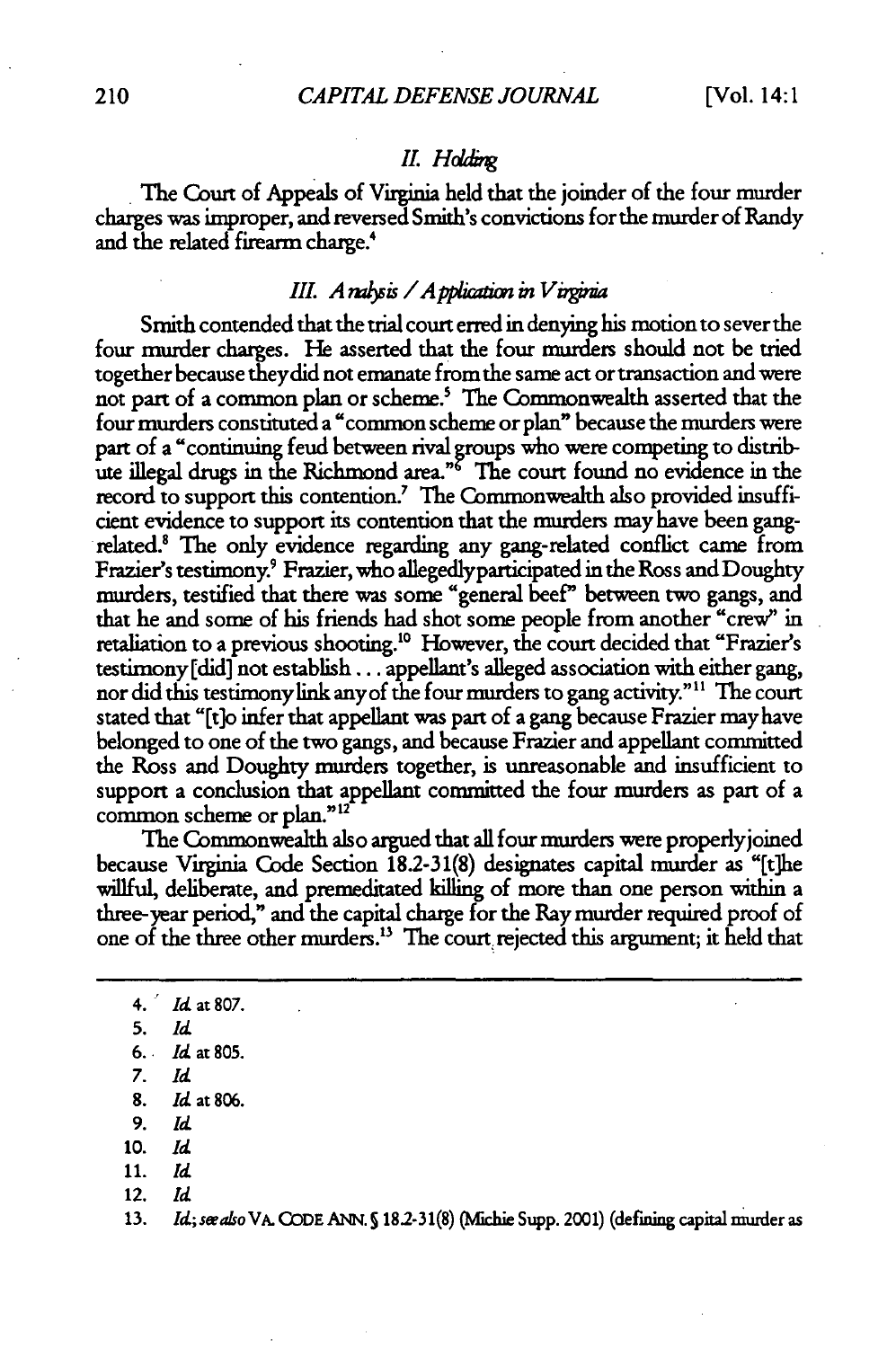the Commonwealth maynot side-step the joinder rule under Rule 3A 10(c) orthe requirements of Rule 3A:6(b) when seeking to trya defendant for capital murder under Virginia Code Section 18.2-31(8) as well as for the predicate murders.<sup>14</sup>

The Court of Appeals of Virginia held that the impermissible joinder of the four murder charges was not harmless error.<sup>15</sup> Under Rule 3A:10(c), a court may join separate charges in one trial if, inter alia, "the offenses meet the requirements **of** Rule 3A6(b)." 16 Rule 3A6(b) stipulates that separate offenses maybe joined "if the offenses are based on the same act or transaction, or on two or more acts or transactions that are connected or constitute parts of a common scheme or plan. **"<sup>17</sup>**

The court held that "[t]he four nmurders in this case [did] not meet the 'same act or transaction' requirement because they involved three separate acts which occurred at three different times and places.""8 The court also found that the offenses were not "connected" because they did not occur on the same day or in the same place, and there was no evidence linking or connecting the murders.<sup>19</sup> In so holding, the court relied on *Cook <sub>v</sub> Commonicalth*,<sup>20</sup> which held that two or more acts or transactions are "connected" if the offenses are "connected bytime, place, method and perpetrators."<sup>21</sup> The court relied upon *Garuin v Commonuealth* to state that offenses constitute a common scheme or plan when the "relationship among [the] offenses **...** is dependent upon the existence of a plan that ties the offenses together and demonstrates that the objective of each offense was to contribute to the achievement of a goal not attainable bythe commission of any of the individual offenses."<sup>22</sup>

The court found that the trial court's abuse of discretion affected a substantive right of the appellant.<sup>23</sup> According to *Foster v Commonwealth*,<sup>24</sup> joinder error

"[tlhe willful, deliberate, and premeditated killing of more than one person within a three-year period").

14. Smith, 542 S.E.2d at 806.

16. VA. SUP. Cr. R. 3A.10 (2001).

17. VA. Sup. Cr. R. 3A:6 (2001).

**18.** *Snik,* 542 **S.E2d** at **805** (cting Godwin v. Commonwealth, **367** S.E.2d 520,522 (Va. **C.** App. 1998)) (holding that when two robberies were committed at two different times and two different places, and no evidence linked one with the other, the two robberies could not meet the "same act or transaction" requirement).

19. *Id: see also Goduin*, 367 S.E.2d at 522.

20. **372 S.E.2d 780** (Va. **C. App. 1988).**

21. Snib, 542 **S.E.2d** at 805;siCookv. Commonwealth, **372 S.E.2d 780,782** (Va. **C.. App. 1988)** (holding that three counts of concealment were 'connected" and "parts of a common scheme or plan" where the offenses involved three separate incidents occurring within one hour at three separate stores of the same retail chain and involving concealment of same items bydefendant and accomplice).

22. *Snid,* 542 **S.E.2d** at **805** (citing *Gaih\** **367 S.E.2d** at **522).**

**23.** Id at **806.**

24. **369 S.E2d** 688 (Va. Cr. App. 1988).

**<sup>15.</sup>** *Id* at 807.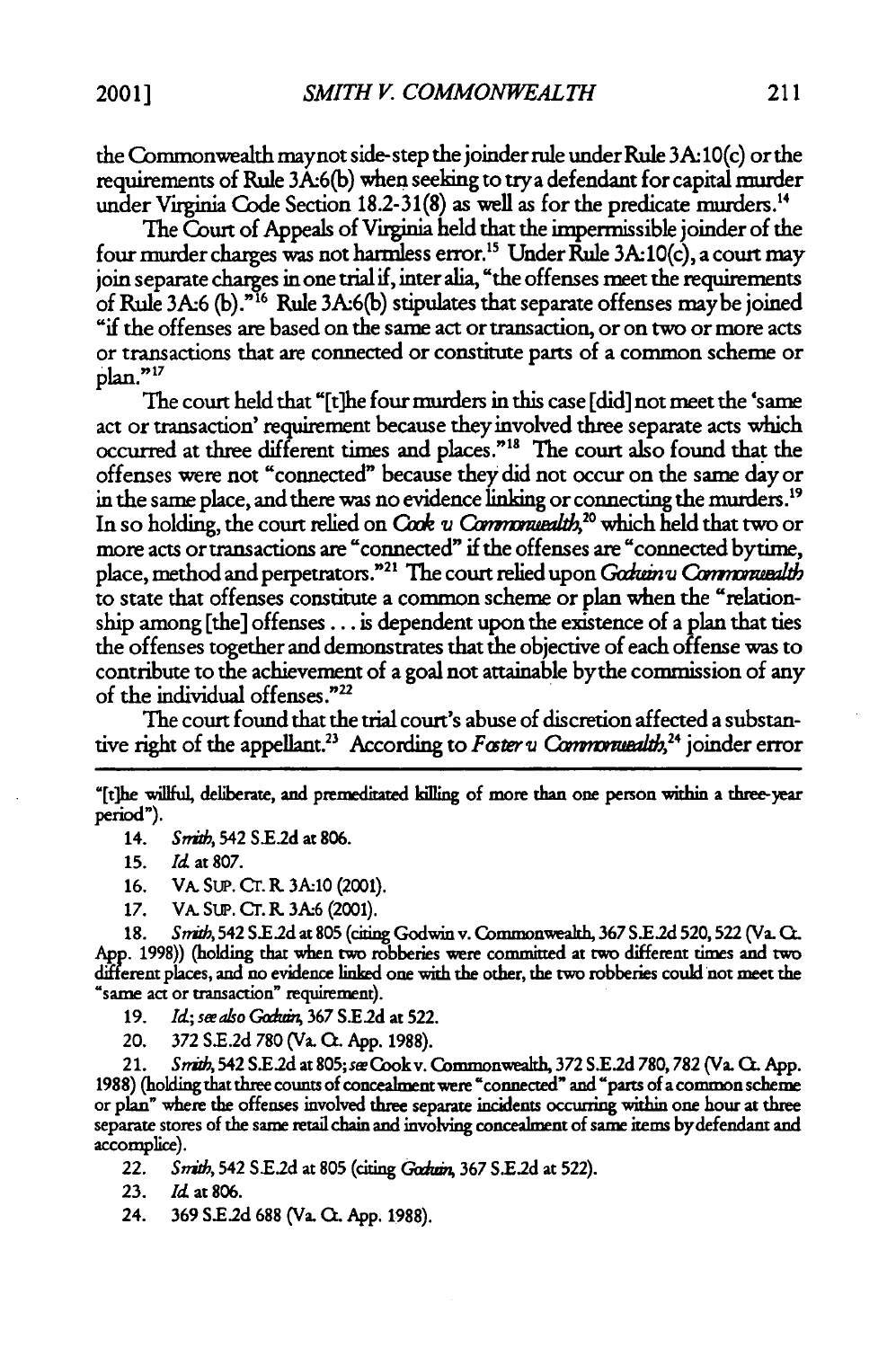is harmless where "the evidence related to each of the counts would have been admissible in a separate trial of any of the other counts."<sup>25</sup> The Commonwealth argued that anyerror in joining the offenses was harmless.26 First, the Commonwealth alleged that evidence pertaining to each murder would have been permitted as evidence in separate trials for each murder because the evidence showed that Smith committed the murders as part of a "general scheme."17 However, the court rejected this argument because there was no evidence to support allegations that the murders were part of Smith's involvement in a drug business or in any gang-related activity.<sup>28</sup>

The Commonwealth also asserted that "anyerror in joining the offenses was harmless because the evidence supporting appellant's conviction for [the Randy murder] was overwhelming."29 The court rejected this argument, finding that the Commonwealth had provided little evidence to refute Smith's claim of selfdefense.<sup>30</sup> The court acknowledged that the jury was entitled to disbelieve Smith's testimony, but the court stated that it did not find that "the evidence supporting a first degree murder conviction for the killing of Randy Smith was so overwhelming that the erroneous joinder of the other murder charges 'dearly had no impact upon the verdict."<sup>31</sup> Further, the court held that even if evidence of Smith's guilt was overwhelming, the error of joining the offenses was not harmless because it may have affected the jury's decision regarding Smith's sentencing for the Randy murder.<sup>32</sup>

#### *IV. Implications of the* Smith *Decision*

The following are three examples in which the *Smith* decision may affect joinder of charges. Assume that all the crimes charged occurred within a single venue.

#### *A.* Example #1

Amyshot Bill two months ago. In retaliation, Cindy, Bill's best friend, went to Amy's house and shot Amy and her brother, Douglass. The Commonwealth charges Cndywith first degree murder for the murder of Douglass. **The** Commonwealth wants to seek the death penalty against Candy, and therefore charges

**25.** Foster v. Commonwealth, **369 S.Ed** 688, 694 (Va. Q. App. 1988) (finding that "no action was taken to establish a common scheme or plan" where three **)ears** had passed between the offenses).

**28. Id**

29. *Id*

**30.** *Id*

**31.** *Id* (citing Burleyv. Commonwealth, **510 S-E.d 265,270** (Va. **C.** App. 1999) (holding that error had no effect on the verdict where the other evidence was overwhelming)).

**32.** *Id*

<sup>26.</sup> Sntb, 542 **S.E2d** at 807.

**<sup>27.</sup> Id**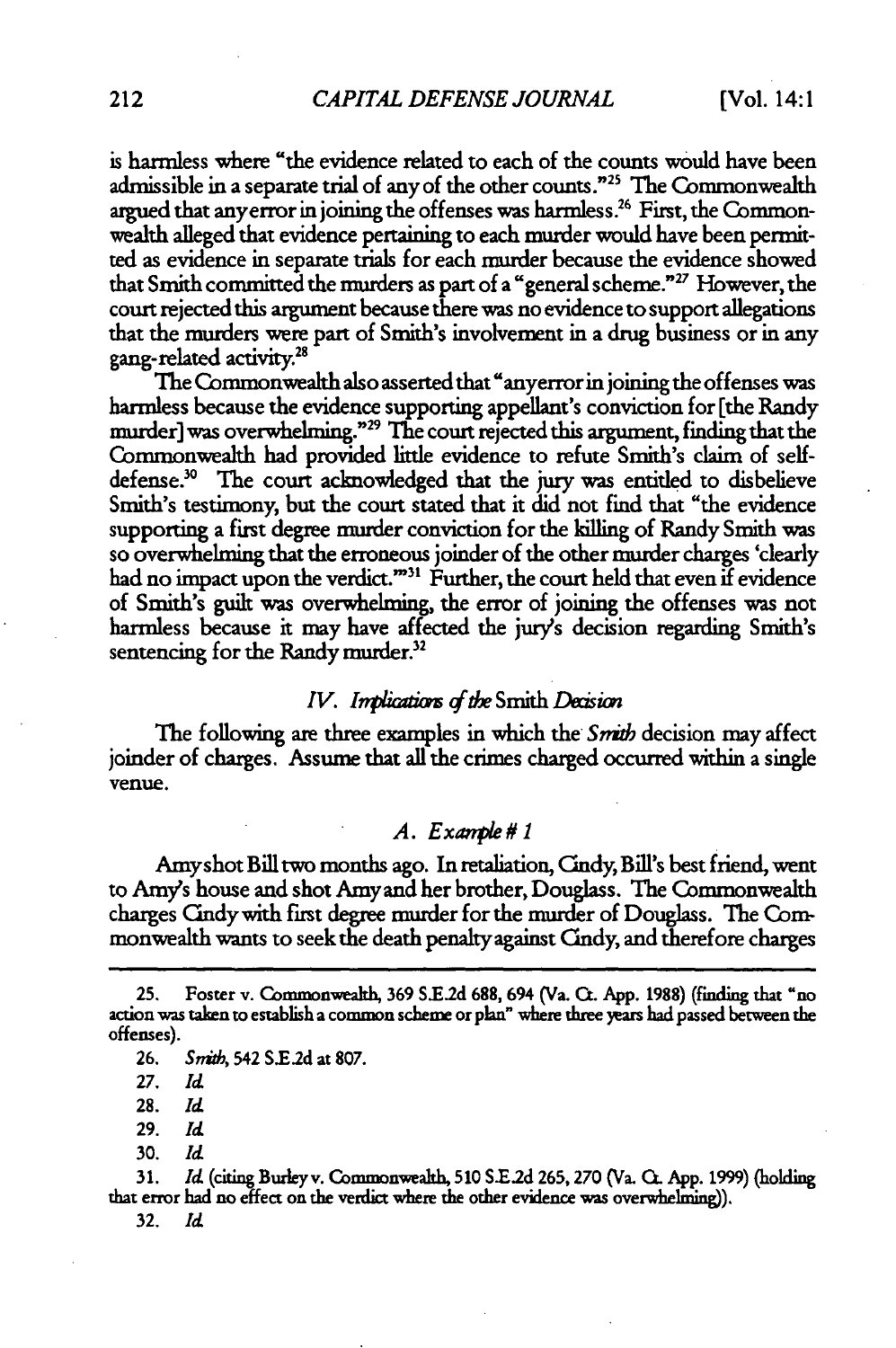*SMITH V. COMMONWEALTH*

Cmdyunder Virginia Code Section 18.2-31(7) with capital murder forthe murder of Amyin the same transaction as the murder of Douglass." This hypothetical is substantively identical to the Doughty and Ross murders in *Snrrb.34* Joinder would be permissible in this situation because the murders of Amyand Douglass were part of the same act or transaction. Murders committed in the same act or transaction fit squarelywithin the language of Virginia Code Section **182-31(7),** which permits joinder if the murder is "the willful, deliberate, and premeditated killing of more than one person as a part of the same act or transaction," as well as within the broader language of Rule **3A:6(b),** which permits joinder if the murders were part of the same act or transaction or parts of a common scheme or plan."

#### R *Exanple#2*

Alex killed his wife to collect from her life insurance. Eight months later, Alex killed his girlfriend because he discovered that she was having an affair. The Commonwealth charges Alex with first-degree murder under Virginia Code Section 18.2-32 for the murder of his girlfriend.<sup>36</sup> In the same indictment the Commonwealth seeks to charge Alex with capital murder for the murder of his wife within three years of the murder of his girlfriend under Virginia Code Section 18.2-31(8).<sup>37</sup> Although the murders meet the criteria of Virginia Code Section 182-31(8), they do not pass rmster under the joinder test of Rule 3A:6(b).<sup>38</sup> The murders were not part of the same act or transaction or parts of a common scheme or plan. Thus, applying the rule articulated by the court in *Snith,* the indictment charging the first degree murder of the girlfriend cannot be joined with the capital murder indictment.

#### *C Exaqk#3*

Ashley ran a prostitution ring, managing several prostitutes. Two other pimps, Bettyand Clark, also ran major prostitution rings in the same area. To cut down on competition, Ashley murdered Betty. Two years later, Ashley also murdered Clark. The Commonwealth charges Ashley with first-degree murder for the murder of Clark. In the same indictment the Commonwealth charges Ashleyunder Virginia Code Section 18.2-31(8) with capital murder forthe killing of Betty within three years of the killing of  $\text{C} \text{ark}^{39}$  The two charges may properly be joined in the same indictment only if the charges fulfill the joinder re-

- **36.** *Se* VA. **CODE** ANN. **S 18.2-32** (Michie Supp. 2001).
- **37.** *Se* VA. **CODE** ANN. **S 18.2-31(8)** (Michie Supp. 2001).
- 38. *Se* VA. SLU. Cr. **R. 3A6** (2001).

**<sup>33.</sup>** *Se* VA. **CODE** ANN. S 18.2-31(7) (fhie Supp. 2001).

<sup>34.</sup> SeSnith, 542 **S.E2d** at **805.**

**<sup>35.</sup>** *Se* **S** 18.2-31(7); VA. SuP. Cr. **R 3A.6(b)** (2001).

**<sup>39.</sup>** *SeS* **18.2-31(8).**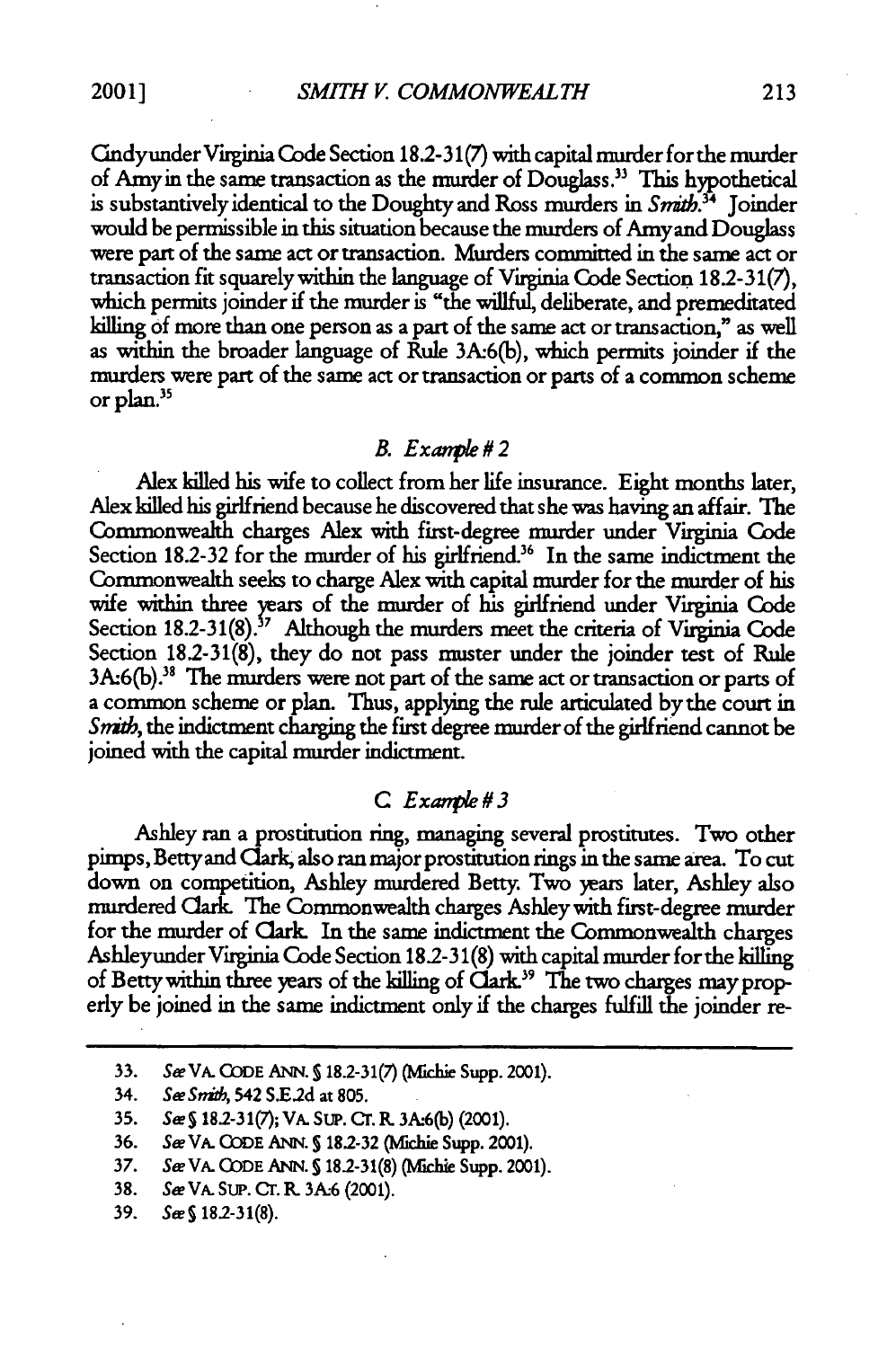quirements of Rule 3A.6(b) **.** In this hypothetical, joinder is proper because the murders were committed as part of a common scheme or plan to eliminate Ashley's competitors.

Mythri A. Jayaraman

40. Sw VA. Sup. Cr. **R. 3A.6** (2001).